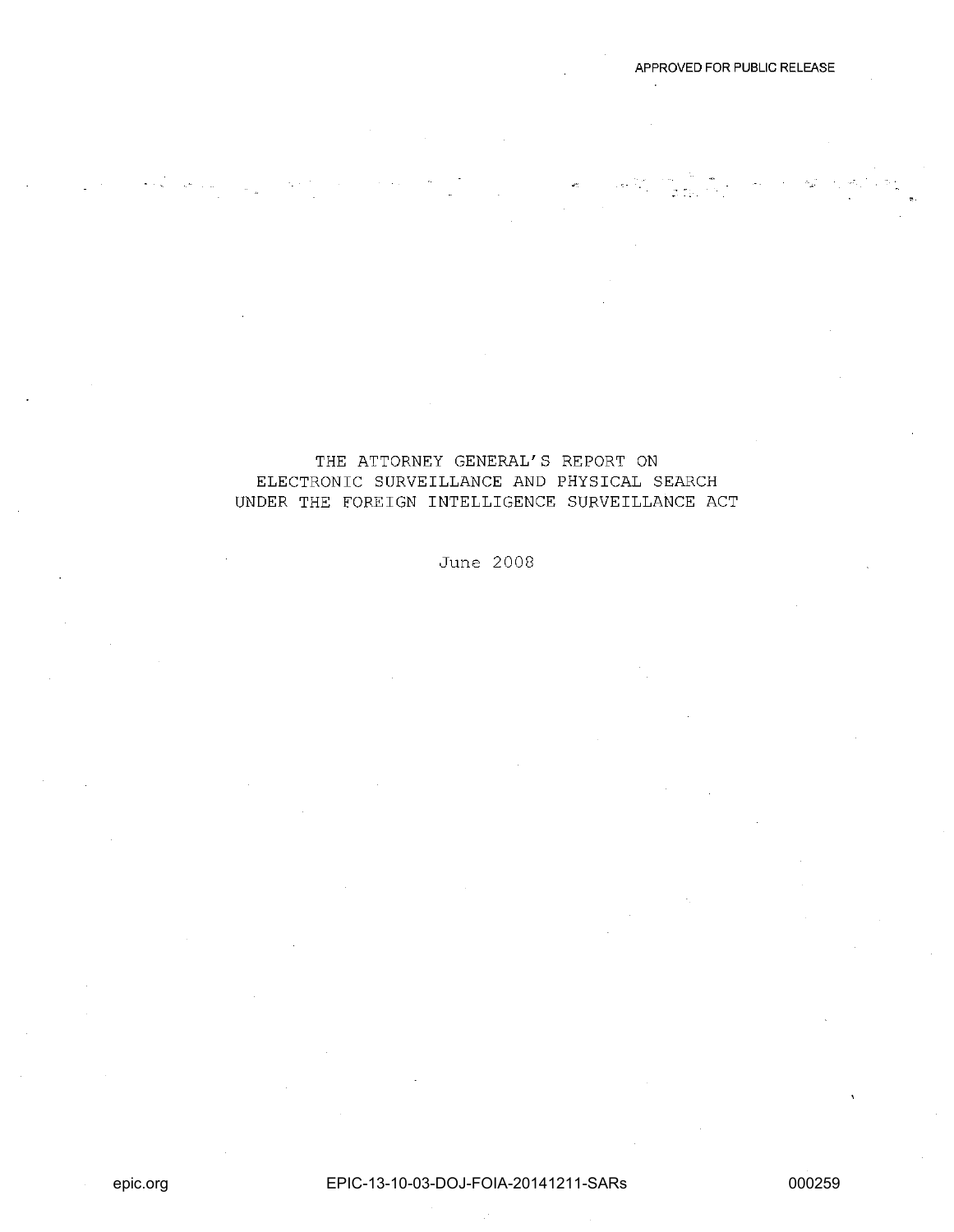#### **Section 1: Introduction** (U)

This report is submitted pursuant to Sections 108(a), 306, 406, and 502 of the Foreign Intelligence Surveillance Act of 1978 (FISA or the Act), as amended, 50 U.S.C. §§ 1801-1811, 1821-1829, 1841-1846, 1861-1862. It includes information concerning electronic surveillance, physical searches, pen register/trap and trace surveillance, and requests for access to certain business records for foreign intelligence purposes conducted under the Act by the Federal Bureau of Investigation (FBI), the National Security Agency (NSA) , and/or the Central Intelligence Agency (CIA) during the period July 1, 2007, through December 31, 2007. $^1$ Consistent with the Department of Justice's efforts to keep the Congress fully informed about its FISA activities in a manner consistent with the national security, this report contains information beyond that required by the statutory provisions set forth above. In addition to submitting this semi-annual report, the Intelligence Community and the Department provide information to the Congress concerning significant intelligence activities conducted under FISA in a manner consistent with the National Security Act.  $-4F5r$ 

Out **of** scope/non-responsive

Out **of** scope/non-responsive

TOP SECRET//COMINT//NOFORN, ORCON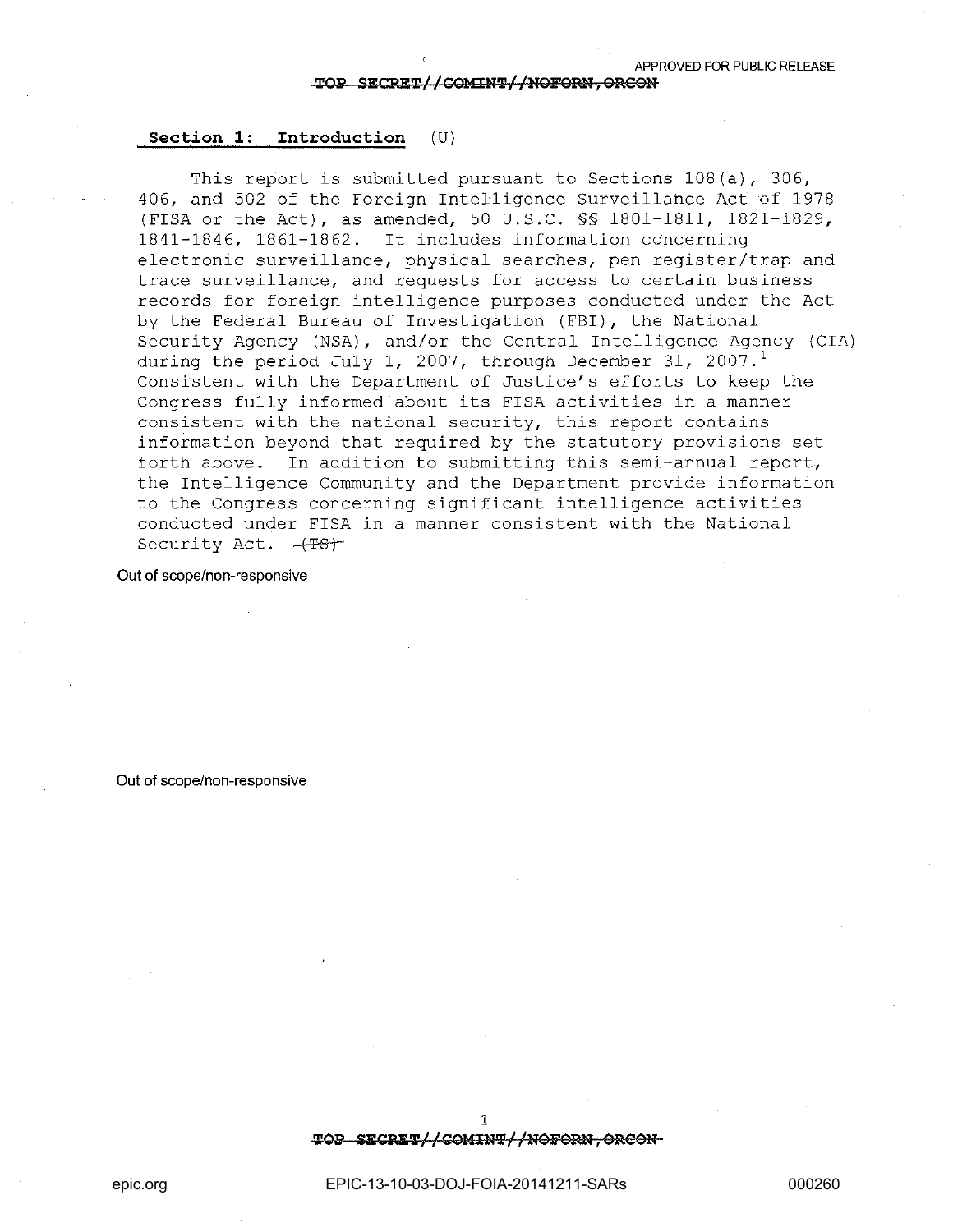## TOP SECRET//COMINT//NOFORN, ORCON

Out of scope/non-responsive

<sup>9</sup> Some of the individuals listed below, however, may be current targets of Court-authorized pen register/trap and trace surveillance. (U)

8

TOP SECRET//COMINT//NOFORN, ORCON

EPIC-13-10-03-DOJ-FOIA-20141211-SARs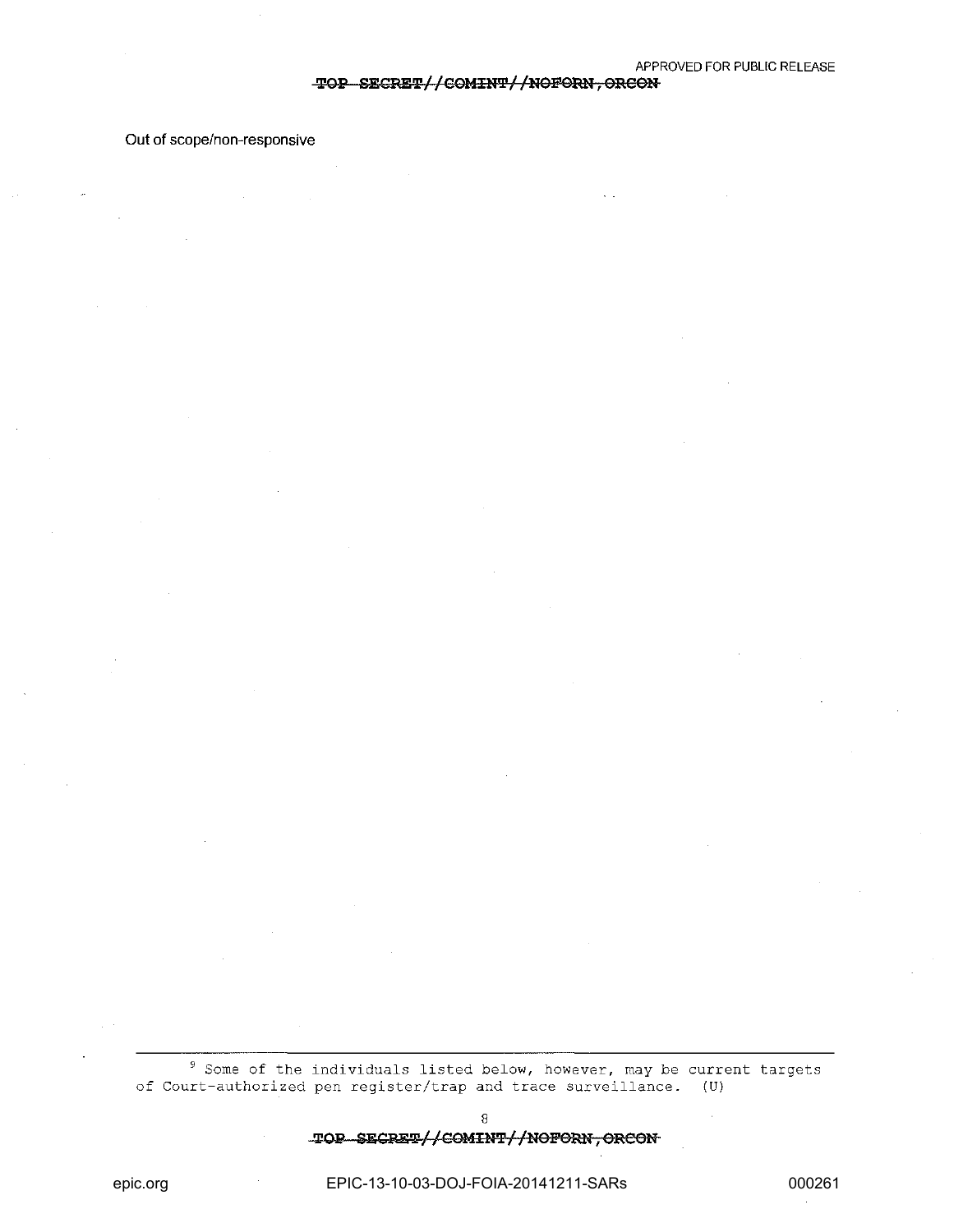#### **Out** of scope/non-responsive

## **D. Emergency Surveillance or Physical Search** (U)

During this reporting period, the Attorney General (or Deputy Attorney General, Acting Attorney General, or Assistant Attorney General for National Security) authorized emergency electronic surveillance, physical search, and/or pen register/trap and trace surveillance pursuant to 50 **U.S.C.**   $\S$ § 1805(f),  $1824(e)$ , or  $1843(a)-(b)$ ,  $\frac{Out of scopelnor. responisive}{Out of scopelnor. responisive}$ . These emergency author iza tions resul ted **Out of** scope/non-responsive

and seven applications for pen register/trap and trace surveillance.<sup>11</sup> Applications or other appropriate pleadings were filed with the FISC within 72 hours of each emergency authorization. The FISC approved all of the applications and/or accepted the other pleadings.  $\sqrt{8}T$ 

**Out of** scope/non-responsive

**Out of** scope/non-responsive

42

TOP SECRET//COMINT//NOFORN, ORCON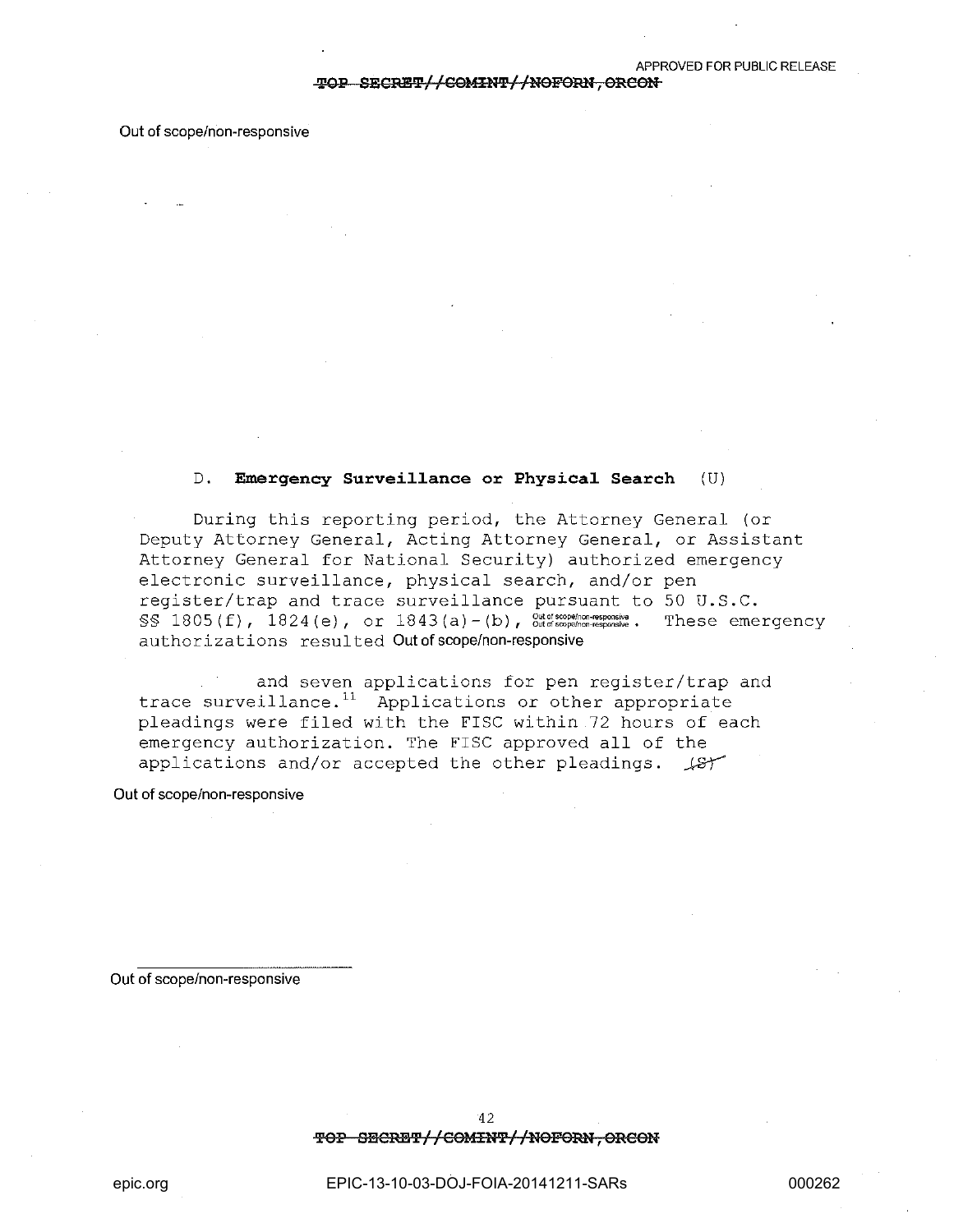$\ddotsc$ 

## **G. I?en Register/Trap and Trace Survei11ance** (U)

During this reporting period, the United States filed 129 applications with the FISC seeking authorization for the FBI and/or the NSA to conduct pen register/trap and trace surveillance pursuant to 50 **U.S.C.** §§ 1841-1846, as amended. In these 129 applications, at least 37 United States persons were the targets of pen register/trap and trace surveillance. The FISC denied no applications, as they were originally presented, during this reporting period. Seven orders authorizing pen register/trap and trace surveillance were modified by the FISC.  $-\left( S\right)$ 

**Out** of scope/non-responsive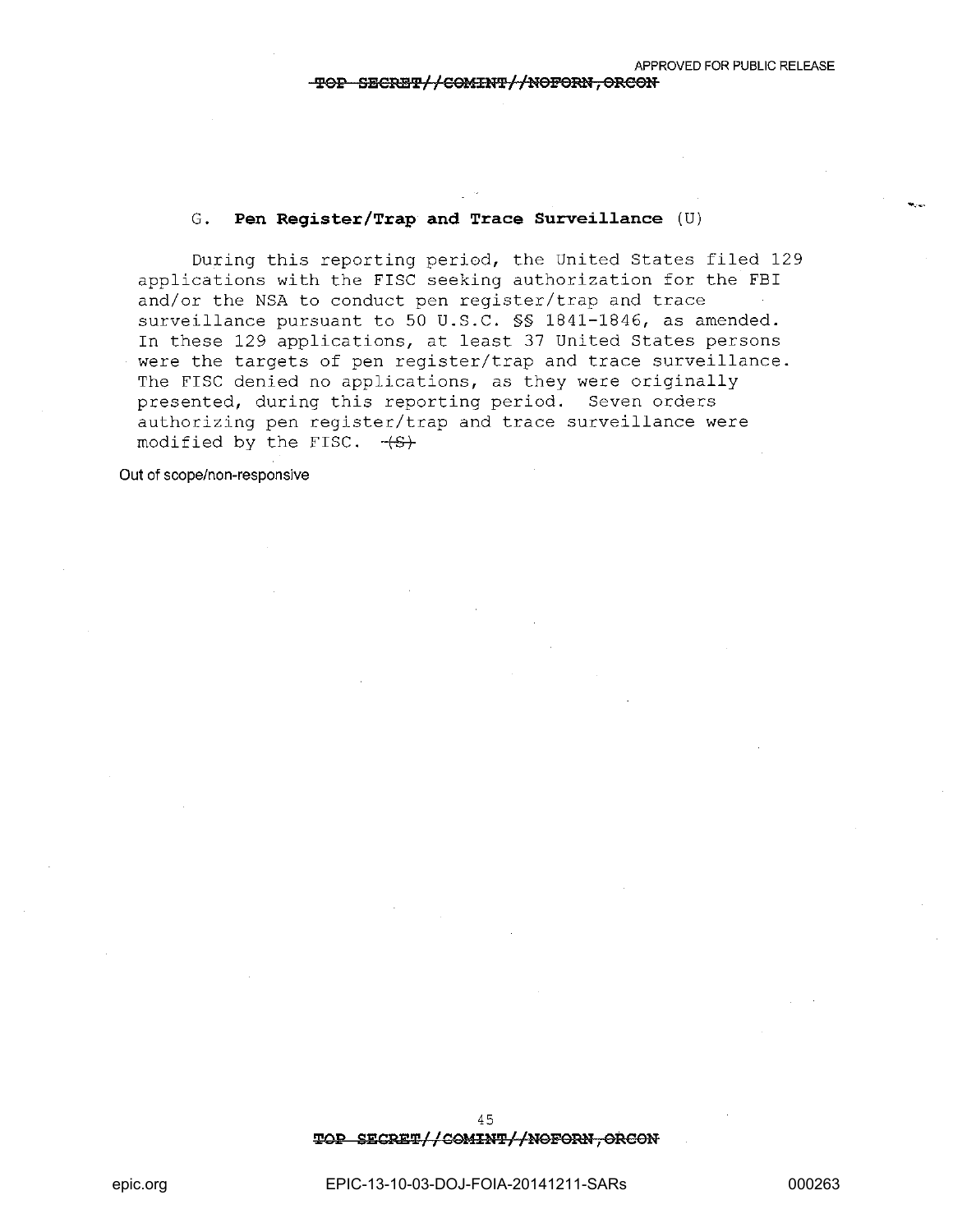# TOP SECRET//COMINT//NOFORN, ORCON



TOP SECRET//COMINT//NOFORN, ORCON-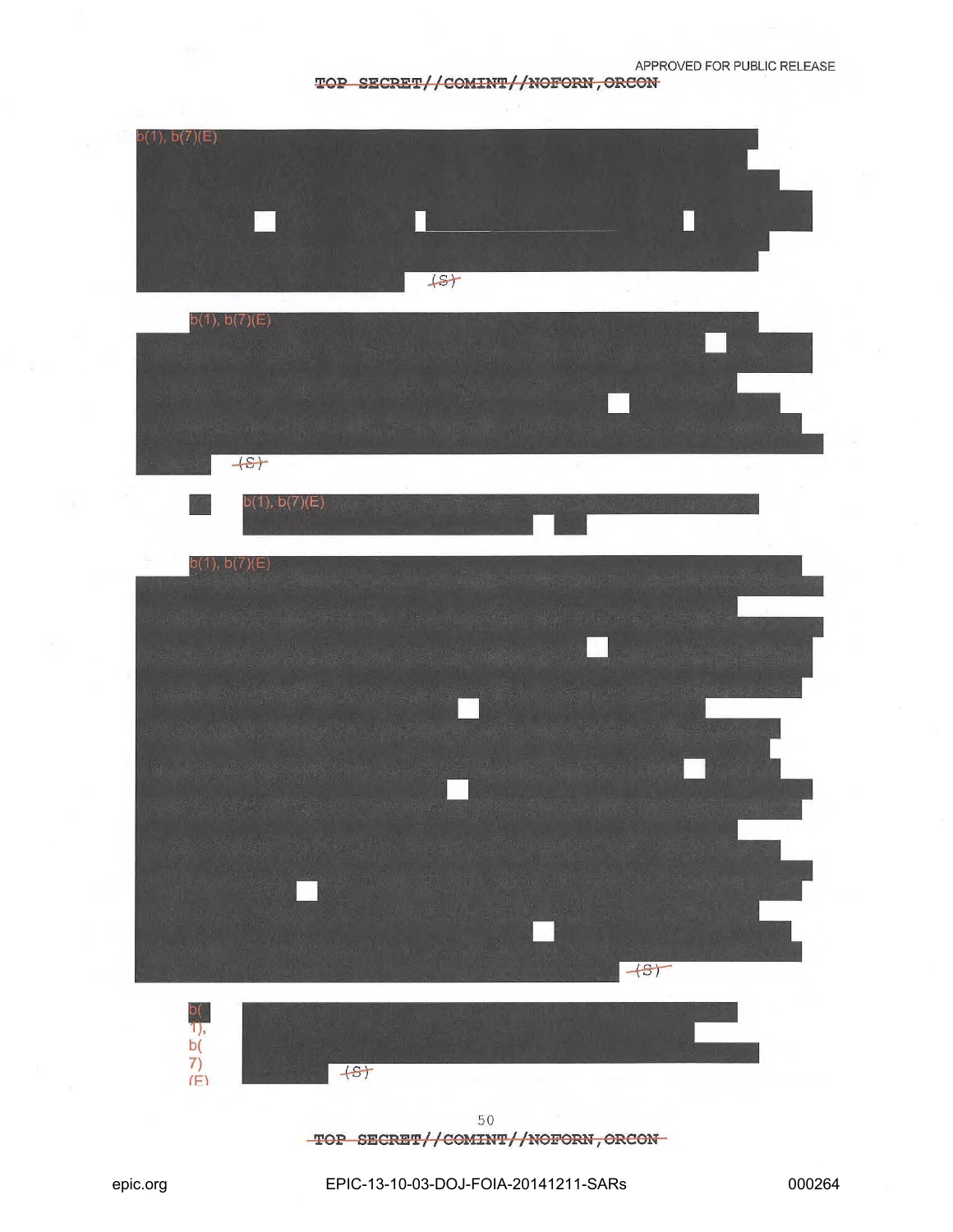## TOP SECRET//COMINT//NOFORN, ORCON-



Out of scope/non-responsive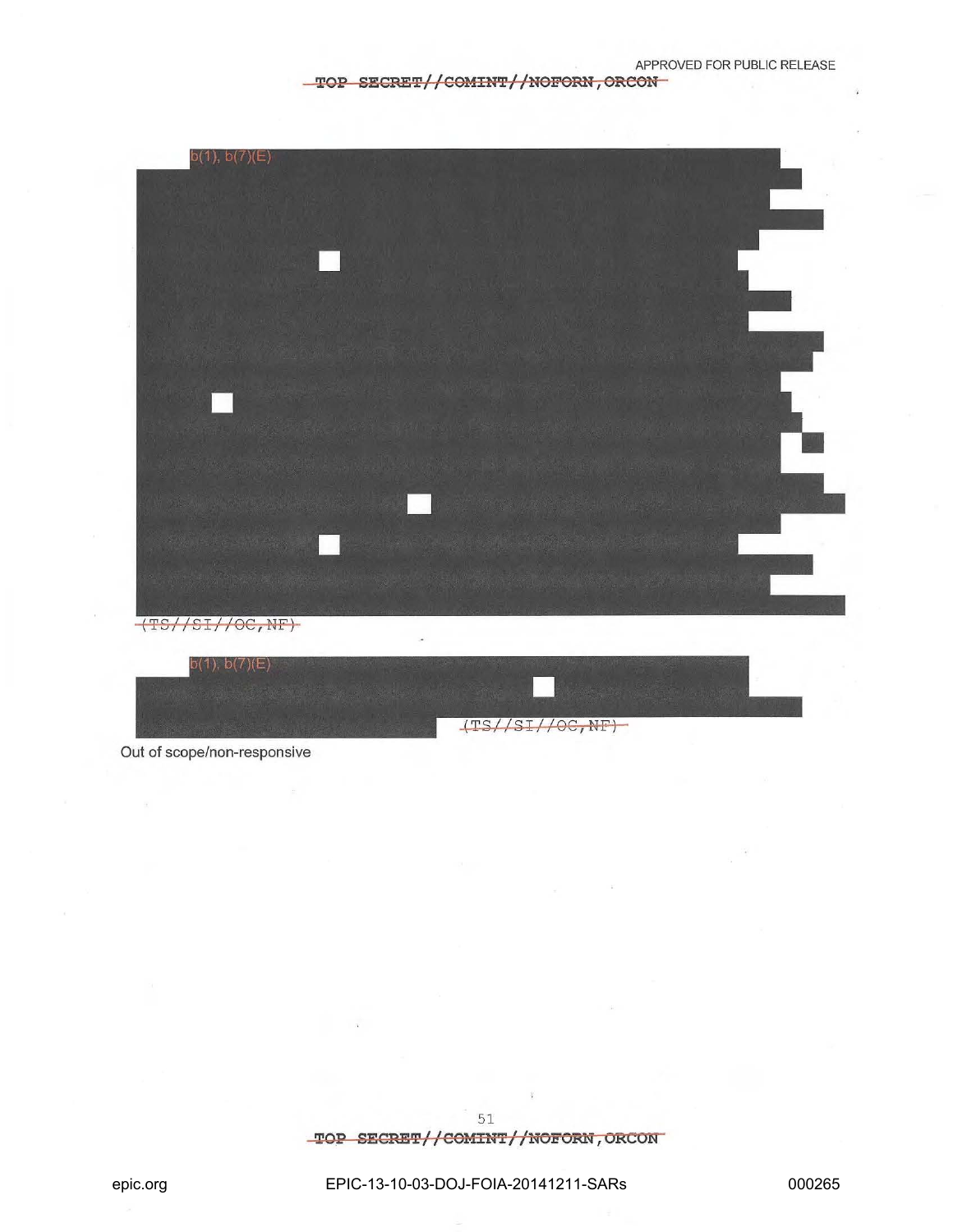TOP SECRET//COMINT//NOFORN, ORCON

Out of scope/non-responsive





TOP SECRET//COMINT//NOFORN, ORCON